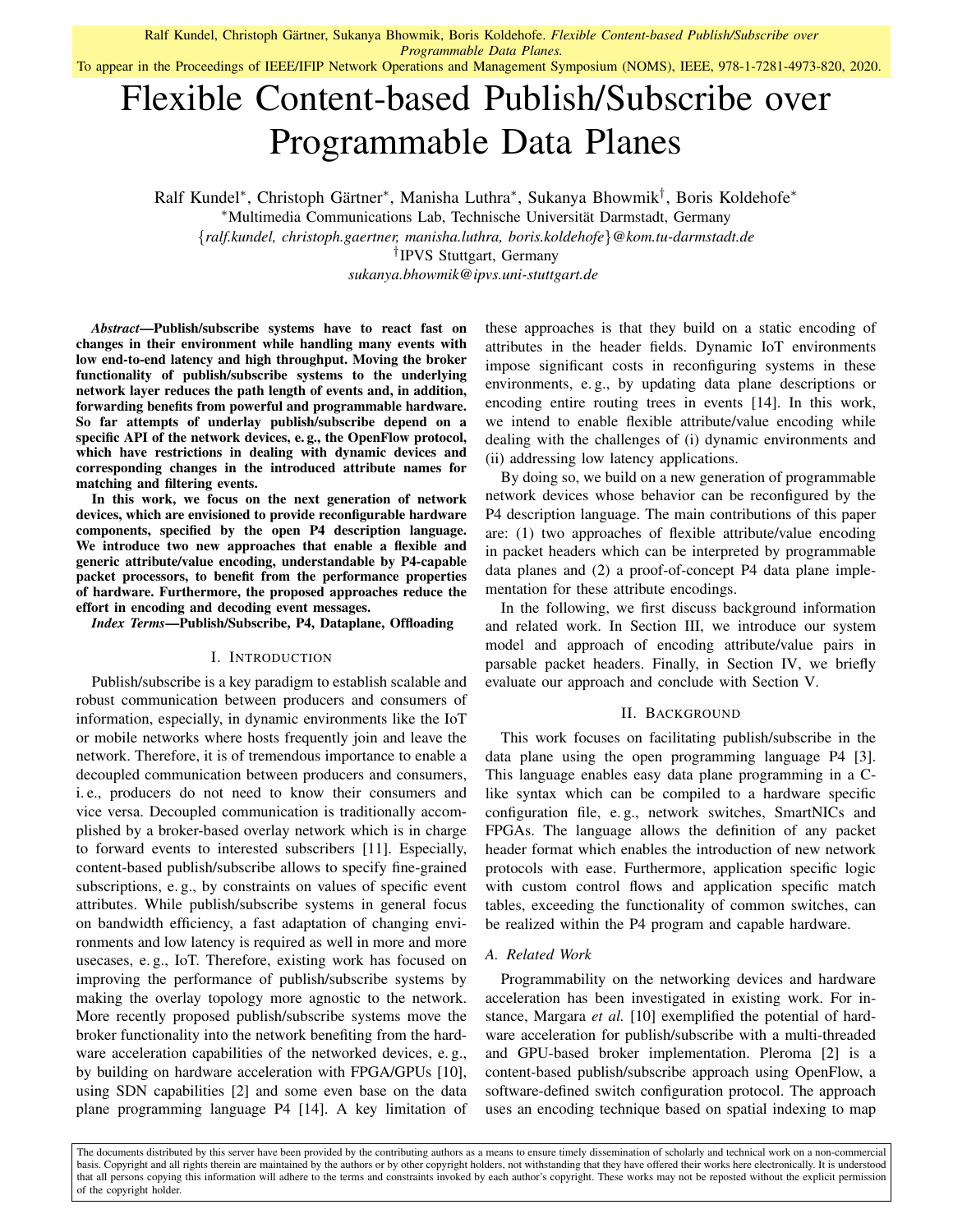



Fig. 1: Broker based overlay publish/subscribe system in a typical network environment.

advertisements, subscriptions and events to header fields supported by OpenFlow, e. g., the IPv6 multicast address range. The approach supports at line-rate performance content-based publish/subscribe, but (1) limits the number of attribute value pairs because of the fixed size header fields, (2) approximates only encoded values and (3) creates additional overhead for the publishers to encode the content attributes [1].

P4 is an emerging data plane programming language for networking hardware which gives flexibility to define own protocol independent header fields in favor of OpenFlow. Wernecke *et al.* [14] realize —like our work— content-based publish/subscribe with P4 by sacrificing a key property to scalable content-based publish/subscribe: the decoupling of publishers and subscribers. The header of each packet is required to carry the entire dissemination tree. Jepsen [5] *et al.* investigated applicability of P4 for publish/subscribe at  $3.2Tbit/s$  at Barefoot Tofino ASIC with a fixed attribute/value encoding. With a special purpose compiler they created a custom P4 data plane for the given use-case and all packets have to match this fixed header format. P4 has also been investigated to accelerate other middleware paradigms such as complex event processing [7]. Similar concerns were raised as part of INetCEP [9] for information-centric networking.

Another promising alternative is to realize publish/subscribe over fully programmable hardware [6]. For example Tsoi *et al.* [12] discussed the usability of FPGAs, a very flexible technology with good performance but also high complexity.

To summarize, related work has shown up a huge potential to accelerate the performance publish/subscribe systems. Nevertheless, these approaches are very limited in flexibility in terms of dealing with dynamics in environment while providing low latency.

# III. CONTENT-BASED SUBSCRIPTION MATCHING IN DATA PLANES

In this section we describe flexible attribute/value pair encoding in packets and how to match them in a general way. The approach can be separated in three parts: (1) attribute/value encoding at the publisher, (2) parsing the attributes in the data plane and (3) matching the previously parsed values.

### *A. System Model*

A publish/subscribe system is comprised of three main system entities: (1) *publishers*, (2) *subscribers*, and (3) *brokers* (cf. Figure 1). Publishers announce events they indicate to publish in form of advertisements, while subscribers announce



Fig. 2: Underlay publish/subscribe system with P4-capable switches instead of brokers.

their interest in form of subscriptions. The brokers of the publish/subscribe system forward published events to subscribers with a matching subscription.

We will use the content-based subscription model, i.e., events are represented by  $\langle$  name, value  $\rangle$  pairs, e.g., event  $e = \{ \textless\textless}\textless\textless\textless}\textless\textless\textless\textless}\textless\textless\textless\textless}\textless\textless\textless}\textless\textless\textless}\textless\textless}\textless\textless}\textless\textless}\textless\textless}\textless}$ tisements are represented as logical expressions over predicates on the attribute values. For example, a subscriber may require to receive all events matching  $[temp < 30\&hum > 15]$ .

In contrast to traditional overlay-based publish/subscribe systems (cf. Figure 1), the broker functionality of this work is realized by P4 programmable switches (cf. Figure 2). Furthermore, the P4-brokers can co-exist with traditional L2-network elements. The figures illustrate the potential in reducing hops and benefiting from hardware-accelerated matching operations inside the P4-brokers. For instance, an event from *Publisher 1* to *Subscriber 2 & 3* has a reduced number of hops as the connections to and from *Broker 1 & 2* are not existent any more. In addition, we expect a lower latency and higher event rates as hardware typically performs much faster than software.

#### *B. Flexible Attribute/Value Encoding in Packet Headers*

One major point of P4-based publish/subscribe systems is the encoding of attributes and values, which we discuss in this section. The first and only assumption in our and any other Ethernet-based system is the existence of a valid Ethernet header in the beginning of a packet. By that, the L2 addresses can be extracted and the value of the *EtherType* field is known. Based on the *EtherType* value, the following header type, e. g., IPv4 or IPv6, can be identified and subsequently its fields can be extracted. Our approach works as part of the network layer and does not rely on IP protocols. To identify our introduced protocol by all system components, we use the *EtherType=0x9001*, which is currently unused.

As the goal of this work is a flexible attribute/value encoding, two header fields are required per attribute: (1) kind of attribute and (2) corresponding attribute value. Due to matching constraints of hardware architectures, our approach is limited to integer and fixed-point based values on most architectures. In the following we present two approaches of attribute encoding:

- Attribute/Value pairs: For each attribute a tuple of kind of attribute and value is encoded.
- Bitmask: One reserved bit per possible attribute indicates whether this is part of the event.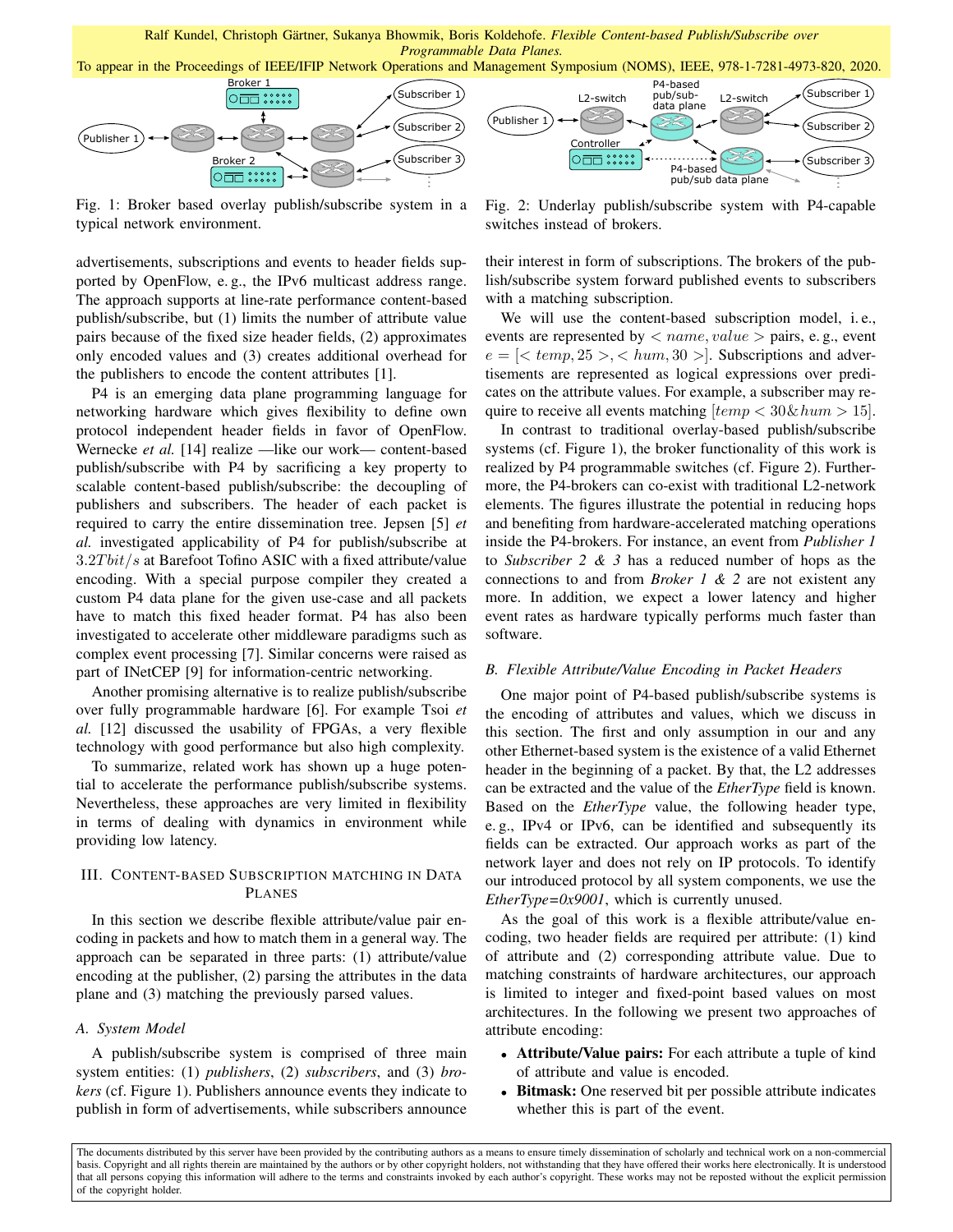To appear in the Proceedings of IEEE/IFIP Network Operations and Management Symposium (NOMS), IEEE, 978-1-7281-4973-820, 2020.

| Ethernet Header (14 byte)<br>EtherType=0x9001 |                              |  |
|-----------------------------------------------|------------------------------|--|
| Attr. ID0                                     | Value[Attr. ID0] (Timestamp) |  |
| Attr. ID2                                     | Value[Attr. ID2]             |  |
| Attr. ID6                                     | Value[Attr. ID6]             |  |
| 0x00                                          | Payload                      |  |

Fig. 3: ID-based attribute/value pair encoding.

Each attribute has a special meaning which is encoded by an unique attribute ID, e. g., the *air pressure* of an IoT sensor could be encoded with the  $ID = 2$  as illustrated in Table I.

Attribute/Value Pairs: The first approach, encoding attribute/value pairs as tuples, is depicted in Figure 3. The *EtherType=0x9001* indicates that a publish/subscribe header follows the Ethernet header. The first bits of this publish/subscribe header indicate the kind of the first attribute by its ID. Hereafter, the corresponding value of this attribute is encoded. In the depicted example, the ID is *0*, which means, referring to Table I, that the first value describes the timestamp of the event. Afterwards, the next following bits indicate the next attribute, enabling a recursive attribute/value pair extraction. The final ID *0x00* indicates the end of the attribute stack, similar to stacked MPLS-labels. As every event contains at least one attribute and the ID *0* has to be encoded first or never, this can be used again to indicate the end of stack.

The parser-code, given in Listing 1, describes the recursive attribute/value pair extraction. It is important to note that initially the state parse\_first\_id (Line 12–Line 16) extracts only the first attribute ID. After that, in state parse\_event (Line 17–Line 23), the attribute value of the previously parsed attribute ID will be extracted. Furthermore, the next attribute ID will be parsed always as well. Until the next ID is not zero  $(0x00)$  indicates end of attribute list), this extraction will be performed recursively.

The attributes are stored in a P4 header stack, similar to a C array data structure, and the value of attribute *i* is stored in the stack entry at position *i* independent of its packet's header position.

Bitmask: The second approach of representing the attributes and values is depicted in Figure 4. As before, the type field of the Ethernet header indicates that the following header contains a publish/subscribe specific header. As first part of this header, a bitmask represents which kind of attribute values are part of this event and consequently encoded in the following header fields. In the given example bitmask (10100010000), from left to right, the bits of Attribute 0, 2, and, 6 are set. Thus there will be three attribute values. After the bitmask, all attribute values are listed, sorted by their corresponding attribute ID, without any further additional information. In

| Attribute    | נוו |
|--------------|-----|
| timestamp    | י   |
| temperature  |     |
| air pressure | 2   |
|              |     |

TABLE I: Exemplary attribute encoding.

| Ethernet Header (14 byte)<br>EtherType=0x9001 |
|-----------------------------------------------|
| Bitmask (10100010000)                         |
| Value[Attr. ID0] (Timestamp)                  |
| Value[Attr. ID2]                              |
| Value[Attr. ID6]                              |
| Payload                                       |

Fig. 4: Bitmask based attribute/value encoding.

contrast to the first approach, the ordering of the values must be ascending to their attribute IDs as there is no explicit attribute ID before each value. Parsing this header structure is similar to the first approach: initially, the bitmask will be extracted. Afterwards, the values are extracted recursively based on a slicing bitmask which fade out the already extracted attributes and terminates with the last *high bit*.

## *C. Subscription matching in programmable pipelines*

The matching algorithm can be performed within one single generic P4-table as depicted in Listing 2. All attribute values, stored in the *event* header stack fields, and a bitmask of valid attributes form the input of this table. A ternary match operator on the bitmask allows a selection of interest attributes (Line 3). Longest prefix matches (lpm) enable a content-based range matching by creating multiple lpm flow rules (e.g., in Line 4). For example, the predicate  $p2 = [16 \leq temp \leq 47]$  must be divided in two lpm-matchable flow rules ([16  $\leq temp \leq 31$ ] and  $[32 \leq temp \leq 47]$ ) because a single lpm match can not cover exactly this range. In  $P4_{14}$ , range matching can be used instead of lpm matching. Multiple overlapping flow rules cause no problem since each flow rule has a priority and by that only one entry of the table will match, ensured by the controller logic. It is important to note that our current approach matches on a P4 header stack which has valid and

```
1 typedef bit \langle 8 \rangle nextId_t; nextId_t last;<br>2 header event t {
 \begin{array}{c|c} 2 \ 3 \end{array} header event t {<br>bit <32> valu
             bit < 32 value;
 4 nextId_t nextId;
 5 }
 \begin{array}{c|c} 6 & \text{state start} \\ 7 & \text{packet. extr} \end{array}packet.extract(hdr.ethernet);
 8 transition select (hdr. ethernet. etherType) {
\begin{array}{c|c} 9 & 0x9001: \text{ parse\_first\_id} ; \\ 10 & \text{default}: \text{ accent}: \end{array}default: accept;
11 |}}
12 state parse_first_id {
13 | packet.extract (hdr.event_prefix);
14 | last = hdr. event_prefix. nextId;
15 | transition parse_event;
16 |17 state parse event {
18 packet. extract (hdr. event [last]);<br>
19 last = hdr. event [last]. nextId;
19 | last = hdr. event [last ]. next Id;<br>20 | transition select (last) {
\begin{array}{c|c} 20 & \text{transition select (last)} \\ 21 & 0 & \text{accept} \end{array}0: accept;22 default: parse_event;
23 | \}
```
Listing 1: P4-pseudocode of extracting attribute/value pairs from packet header fields recursively.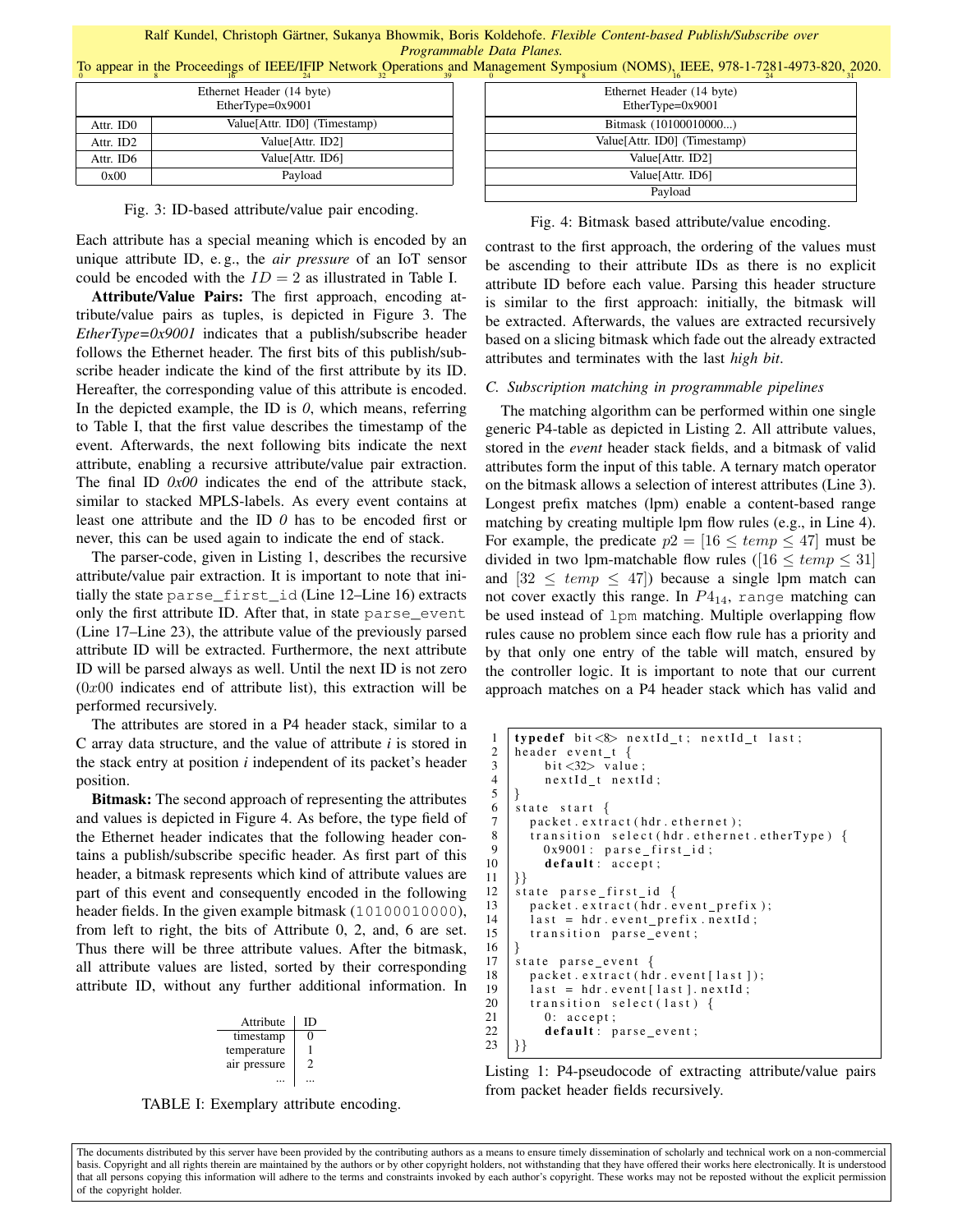To appear in the Proceedings of IEEE/IFIP Network Operations and Management Symposium (NOMS), IEEE, 978-1-7281-4973-820, 2020.

```
1 table event {
 2 reads {
 \begin{array}{c|c}\n3 & \text{metadata bitmask} \\
4 & \text{hot. event [0]. value} \\
\end{array}: ternary;
 \begin{array}{c|c} 4 & \text{hdr. event [0]. value} & \text{: lpm;} \\ 5 & \dots & \end{array}5 ...
 \begin{array}{c|c} 6 & \text{hdr. event [31]. value : lpm;} \\ \hline \end{array}7 }
 \begin{array}{c|c} 8 & \text{actions} \\ 9 & \text{sendTo} \end{array}sendToGroup;
10 |}}
```
Listing 2: Generic attribute/value matching in P4 data planes independent on header structure.

invalid entries if only a subset of the attributes are contained in the event. These fields are ignored by the match rule as the lpm match is "/0" which is equivalent to a wildcard( $*$ ) match. Forwarding is realized by assigning the packet to a multicast group in the action sendToGroup which contains all destinations for this event (Line 9).

#### *D. Controller Centric Subscription Handling*

The controller of the publish/subscribe system, handling advertisements and subscriptions, has to compute flow rules for every P4 switch in the system. This includes setting up all needed multicast groups and aggregation of subscriptions. As this work focus on the data plane feasibility, we will not discuss the control logic in detail.

#### *E. Limitations of P4 Implementations*

During our tests we observed some minor hurdles, e. g., the sample source code in Listing 1 addresses the header stack event with the previously extracted ID. However, regarding the P4 specification, this feature is optional and might not be supported. Tests with the *behavioral model 2 (bmv2)*, which is the reference implementation for P4, have shown that this is not supported. We tackled this issue by creating one parser state per attribute ID with a constant header stack address and moved the ID specific logic to the state transition logic.

Besides that, header fields like the attribute ID in Figure 3 might be restricted to a size which is byte aligned (8, 16, 24 bit).

As the attributes are extracted to a generic header stack, not all stack entries are valid. Applying this vector of headers to a table might cause, depending on the target, an undefined behavior. A workaround is using metadata stacks instead of header stacks which behave similar but are always valid.

Furthermore, physical scaling limitations of P4 architectures should be considered. The language does not limit the size of parsed headers, header stack data structures, and tables but hardware architectures have limited resources.

### IV. RESULTS & DISCUSSION

We validated this approach by an implementation for the P4 reference switch *behavior model 2 (bmv2)*, embedded in a mininet topology consisting of 3 switches. The publishers and subscribers are realized with the python framework *Scapy*, allowing the easy creation and parsing of custom packet headers. This work focuses on the most common language



Fig. 5: Required bits for encoding  $n$  used attribute types for maximum allowed attributes  $n_{max} = 32$  and  $k = 4$  attribute ID bits (ID-based approach).

P4, but we assume a feasibility in other upcoming languages, each driven by a single vendor, as NPL (Broadcom), MicroC (Netronome), and SDNet (Xilinx), as well. The source code is openly available for reproducing and continuing our work<sup>1</sup>.

In this work, we proposed two different approaches of how to encode attributes in packet headers. The first approach (Figure 3) requires k bits, e.g., 8 bits, for each of the  $n_i$ attributes of event  $i$  to encode its type. The second approach requires  $n_{max}$  bits for the bitmask in every event independent of the number of attributes per event. Both,  $k$  and  $n_{max}$ , are parameters which can be configured. Figure 5 illustrates that above a certain average threshold (here: n=8) the bitmask approach performs better and vice versa.

We assume, based on existing work [8] [4], a forwarding delay of  $\leq 1\mu s$  for P4-ASICs and  $2\mu s - 15\mu s$  for P4-FPGAs/NPUs compared to  $\sim$  250ms for software based approaches [13] can be achieved. Event rates of upto 100 million events/s for NPUs/FPGAs and 1 billion for P4-ASICs are realistic.

Note: The flexibility of current programmable data planes allows only numeric matches, e. g., integer and fixed-point based. If at all, string and floating-point matching requires the use of P4 external functions and supported hardware, currently only FPGAs. Parsing string and floating-point based attributes and values is possible in P4 pipelines.

## V. CONCLUSION & OUTLOOK

With this work we have illustrated and analyzed the power of P4-programmable data planes in the context of contentbased publish/subscribe. Compared to existing approaches, based on hard-coded header structures, the proposed approaches for attribute encoding provide high flexibility regarding diverse attribute/value sets of the advertised messages. Our analysis highlights the encoding overhead of the two approaches and point out the break-even point. Furthermore, adding newly used attributes does not require an update of the current system state, consisting of attribute ID mappings and flow entries. The feasibility of this approach was demonstrated by a prototypical implementation based on the P4 software switch *bmv2*. Next steps are (1) an in depth evaluation in a real P4-based network mesh and (2) improvement towards resource efficient match-tables and rules.

#### <sup>1</sup>https://github.com/ralfkundel/p4bsub/

The documents distributed by this server have been provided by the contributing authors as a means to ensure timely dissemination of scholarly and technical work on a non-commercial basis. Copyright and all rights therein are maintained by the authors or by other copyright holders, not withstanding that they have offered their works here electronically. It is understood that all persons copying this information will adhere to the terms and constraints invoked by each author's copyright. These works may not be reposted without the explicit permission of the copyright holder.